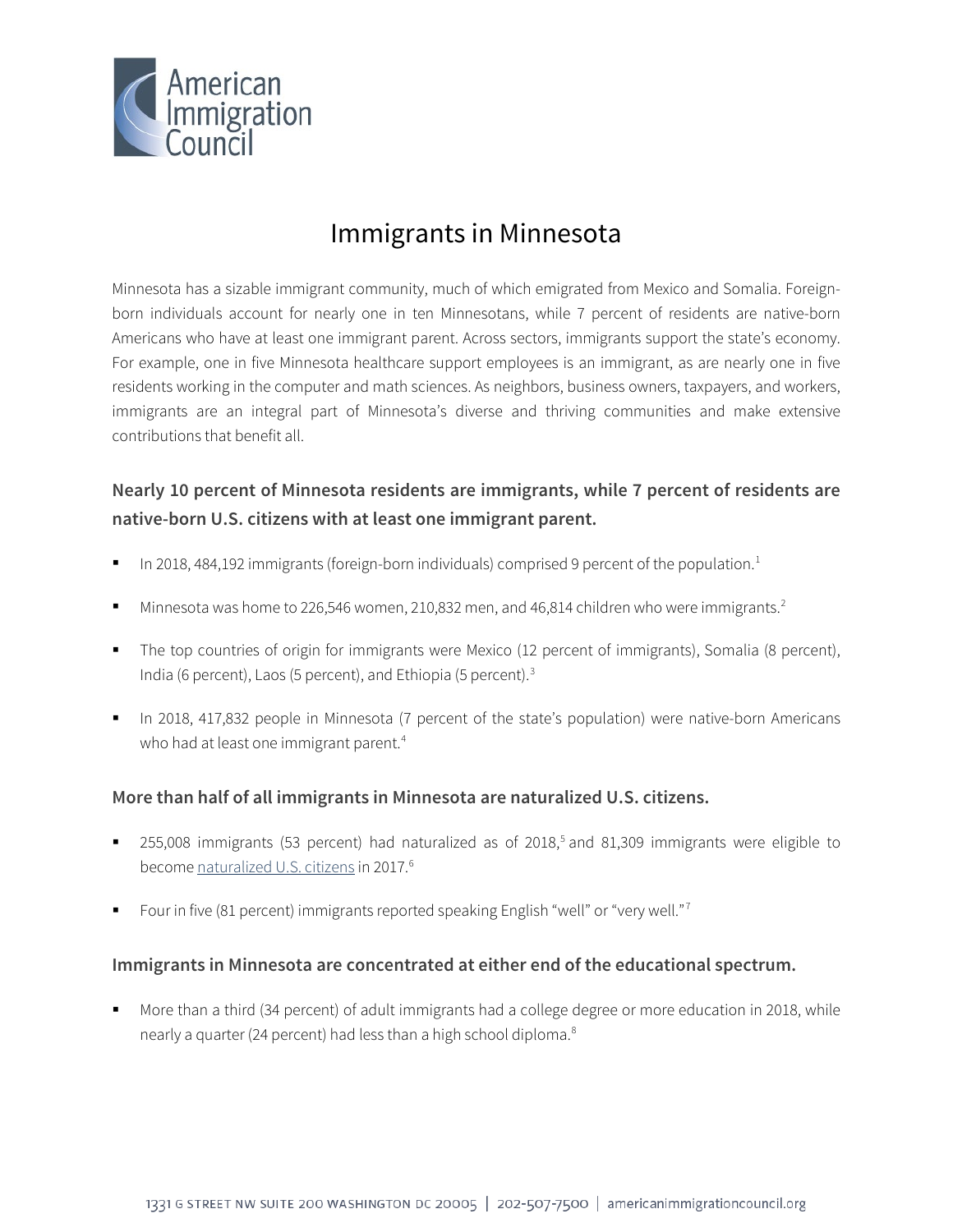| Education Level                                                              | Share (%) of All Immigrants   Share (%) of All Natives |    |  |
|------------------------------------------------------------------------------|--------------------------------------------------------|----|--|
| College degree or more                                                       | 34                                                     | 37 |  |
| Some college                                                                 | 22                                                     | 34 |  |
| High school diploma only                                                     | 20                                                     | 25 |  |
| Less than a high school diploma                                              | 24                                                     | 5  |  |
| Source: U.S. Census Bureau, 2018 American Community Survey 1-Year Estimates. |                                                        |    |  |

### **More than 64,000 U.S. citizens in Minnesota live with at least one family member who is undocumented.**

- 95,000 [undocumented immigrants](http://www.pewhispanic.org/interactives/unauthorized-immigrants/) comprised 20 percent of the immigrant population and 2 percent of the total state population in 2016.<sup>[9](#page-4-8)</sup>
- 138,664 people in Minnesota, including 64,136 U.S. citizens, lived with at least one undocumented family [member](https://www.americanprogress.org/issues/immigration/news/2017/03/16/427868/state-state-estimates-family-members-unauthorized-immigrants/) between 2010 and 2014.[10](#page-4-9)
- During the same period, about 4 percent of children in the state were U.S. citizens living with at least one undocumented family member (48,292 children in total).<sup>[11](#page-4-10)</sup>

### **Minnesota is home to over 5,000 Deferred Action for Childhood Arrivals (DACA) recipients.**

- 5,180 [active DACA recipients](https://www.uscis.gov/sites/default/files/document/data/Approximate%20Active%20DACA%20Receipts%20-%20March%2031%2C%202020.pdf) lived in Minnesota as of March 2020, while DACA has been granted to 6,500 people in total since 20[12](#page-4-11).<sup>12</sup>
- As of 2019, 59 percent o[f DACA-eligible immigrants](http://www.migrationpolicy.org/programs/data-hub/deferred-action-childhood-arrivals-daca-profiles) in Minnesota had applied for DACA.<sup>[13](#page-4-12)</sup>
- An additional 2,000 residents of the state would satisfy all but the educational requirements for DACA, and fewer than a thousand would become eligible as they grew older.<sup>[14](#page-4-13)</sup>

# **More than one in ten workers in Minnesota is an immigrant, together making up a vital part of the state's labor force in a range of industries.**

326,010 immigrant workers comprised 11 percent of the labor force in 2018.<sup>[15](#page-4-14)</sup>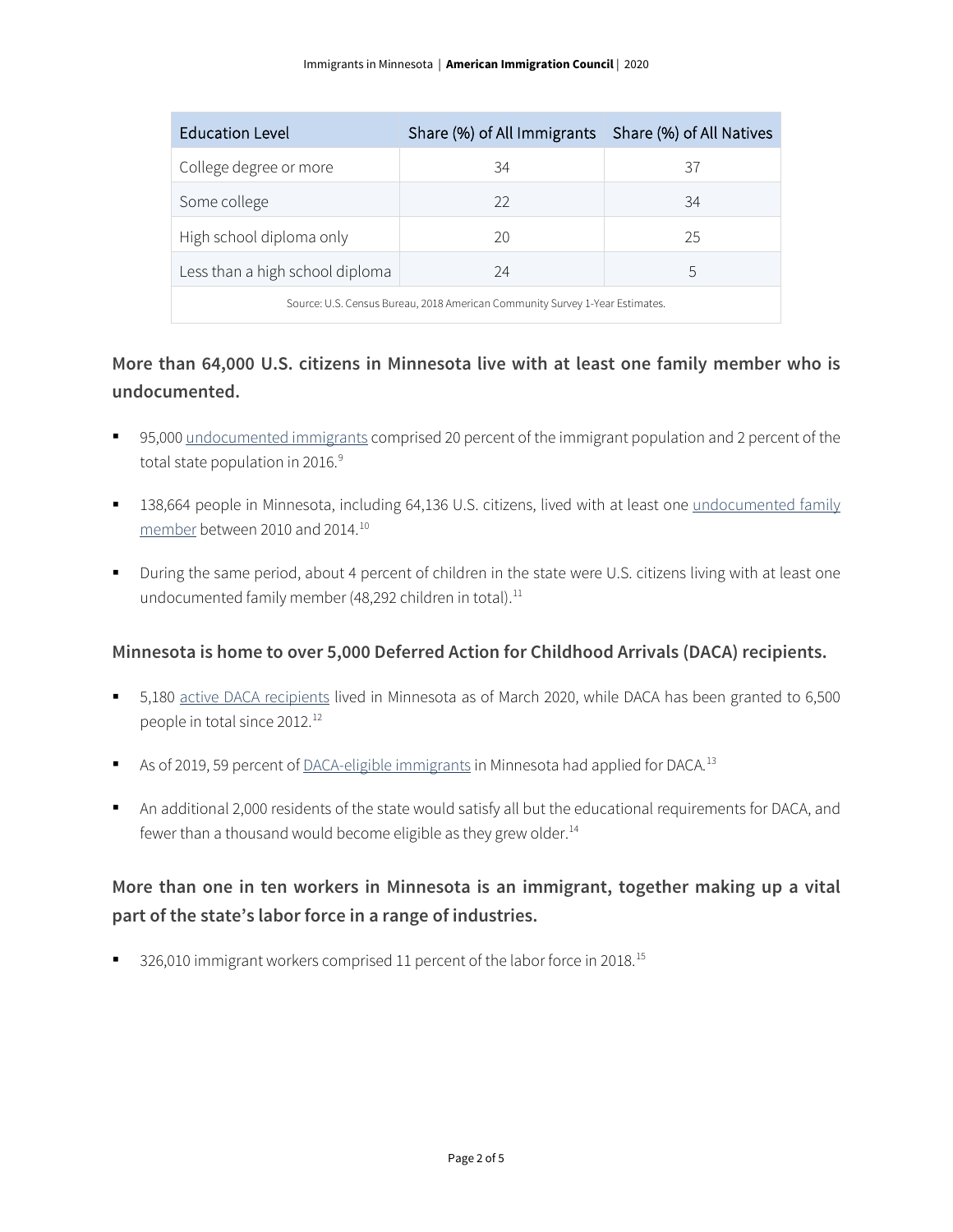**IMMI** Immigrant workers were most numerous in the following industries:

| Industry                                                                                                                          | Number of Immigrant<br>Workers |  |
|-----------------------------------------------------------------------------------------------------------------------------------|--------------------------------|--|
| Health Care and Social Assistance                                                                                                 | 65,425                         |  |
| Manufacturing                                                                                                                     | 63,707                         |  |
| Retail Trade                                                                                                                      | 35,742                         |  |
| <b>Educational Services</b>                                                                                                       | 29,921                         |  |
| Accommodation and Food Services                                                                                                   | 29,737                         |  |
| Source: Analysis of the U.S. Census Bureau's 2018 American Community Survey 1-year PUMS data by the American Immigration Council. |                                |  |

 $\blacksquare$  The largest shares of immigrant workers were in the following industries:<sup>16</sup>

| Industry                                                                                                                          | Immigrant Share (%)<br>(of all industry workers) |  |
|-----------------------------------------------------------------------------------------------------------------------------------|--------------------------------------------------|--|
| Administrative & Support; Waste Management; and Remediation<br>Services                                                           | 16                                               |  |
| Manufacturing                                                                                                                     | 14                                               |  |
| Transportation and Warehousing                                                                                                    | 14                                               |  |
| Accommodation and Food Services                                                                                                   | 14                                               |  |
| Health Care and Social Assistance                                                                                                 | 11                                               |  |
| Source: Analysis of the U.S. Census Bureau's 2018 American Community Survey 1-year PUMS data by the American Immigration Council. |                                                  |  |

### **Immigrants are an integral part of the Minnesota workforce in a range of occupations.**

In 2018, immigrant workers were most numerous in the following occupation groups: $17$ 

| <b>Occupation Category</b>                                                                                                        | Number of Immigrant Workers |  |
|-----------------------------------------------------------------------------------------------------------------------------------|-----------------------------|--|
| Production                                                                                                                        | 45,478                      |  |
| Office and Administrative Support                                                                                                 | 33,048                      |  |
| Transportation and Material Moving                                                                                                | 30,108                      |  |
| Sales and Related                                                                                                                 | 28,167                      |  |
| Building and Grounds Cleaning & Maintenance                                                                                       | 25,314                      |  |
| Source: Analysis of the U.S. Census Bureau's 2018 American Community Survey 1-year PUMS data by the American Immigration Council. |                             |  |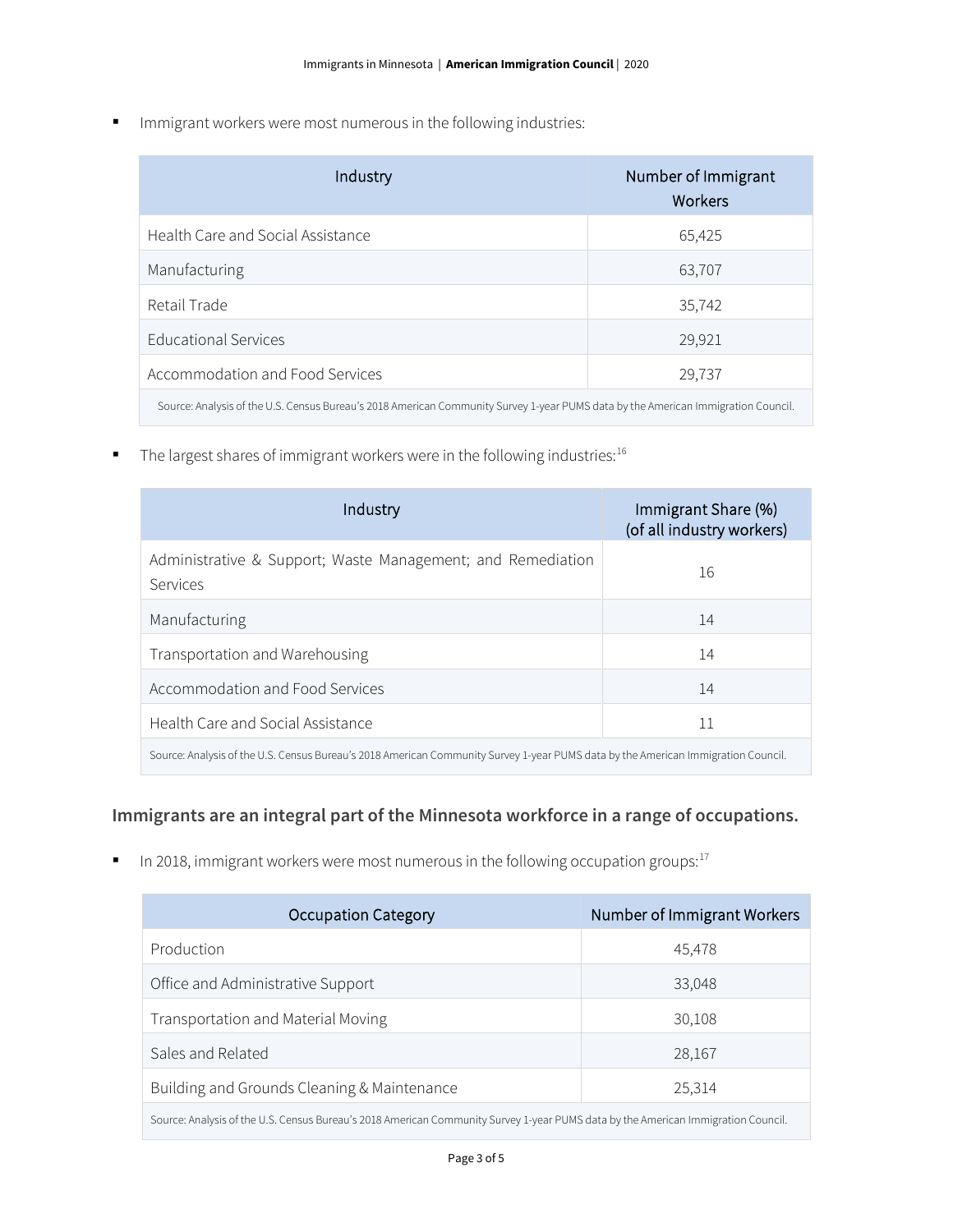The largest shares of immigrant workers were in the following occupation groups:  $18$ 

| <b>Occupation Category</b>                                                                                                        | Immigrant Share (%)<br>(of all workers in occupation) |  |
|-----------------------------------------------------------------------------------------------------------------------------------|-------------------------------------------------------|--|
| Healthcare Support                                                                                                                | 20                                                    |  |
| Building and Grounds Cleaning & Maintenance                                                                                       | 19                                                    |  |
| Production                                                                                                                        | 19                                                    |  |
| Computer and Mathematical                                                                                                         | 18                                                    |  |
| Architecture and Engineering                                                                                                      | 14                                                    |  |
| Source: Analysis of the U.S. Census Bureau's 2018 American Community Survey 1-year PUMS data by the American Immigration Council. |                                                       |  |

■ Undocumented immigrants comprised 2 percent of Minnesota's workforce in 2016.<sup>[19](#page-4-18)</sup>

#### **Immigrants in Minnesota have contributed billions of dollars in taxes.**

- [Immigrant-led households in the state paid](https://www.newamericaneconomy.org/locations/) \$2.9 billion in federal taxes and \$1.5 billion in state and local taxes in [20](#page-4-19)18.<sup>20</sup>
- Undocumented immigrants in Minnesota paid an estimated \$191.2 million in federal taxes and \$108.8 million i[n state and local taxes](https://www.newamericaneconomy.org/locations/) in 2018.<sup>[21](#page-4-20)</sup>
- Minnesota [DACA recipients](https://itep.org/state-local-tax-contributions-of-young-undocumented-immigrants/) and DACA-eligible individuals paid an estimated \$14.9 million in state and local taxes in  $2018.<sup>22</sup>$  $2018.<sup>22</sup>$  $2018.<sup>22</sup>$

#### **As consumers, immigrants add billions of dollars to Minnesota's economy.**

 Minnesota residents in immigrant-led households had \$11.2 billion in [spending power](https://www.newamericaneconomy.org/locations/) (after-tax income) in 2018.[23](#page-4-22)

### **Immigrant entrepreneurs in Minnesota generate hundreds of millions of dollars in business revenue.**

- 20,219 immigrant business owners accounted for 7 percent of all self-employed Minnesota residents in 2018 and generated \$576.2 million in business income.<sup>[24](#page-4-23)</sup>
- In the Minneapolis-St. Paul-Bloomington metropolitan area in 2018, 11 percent of business owners were immigrants.<sup>[25](#page-4-24)</sup>